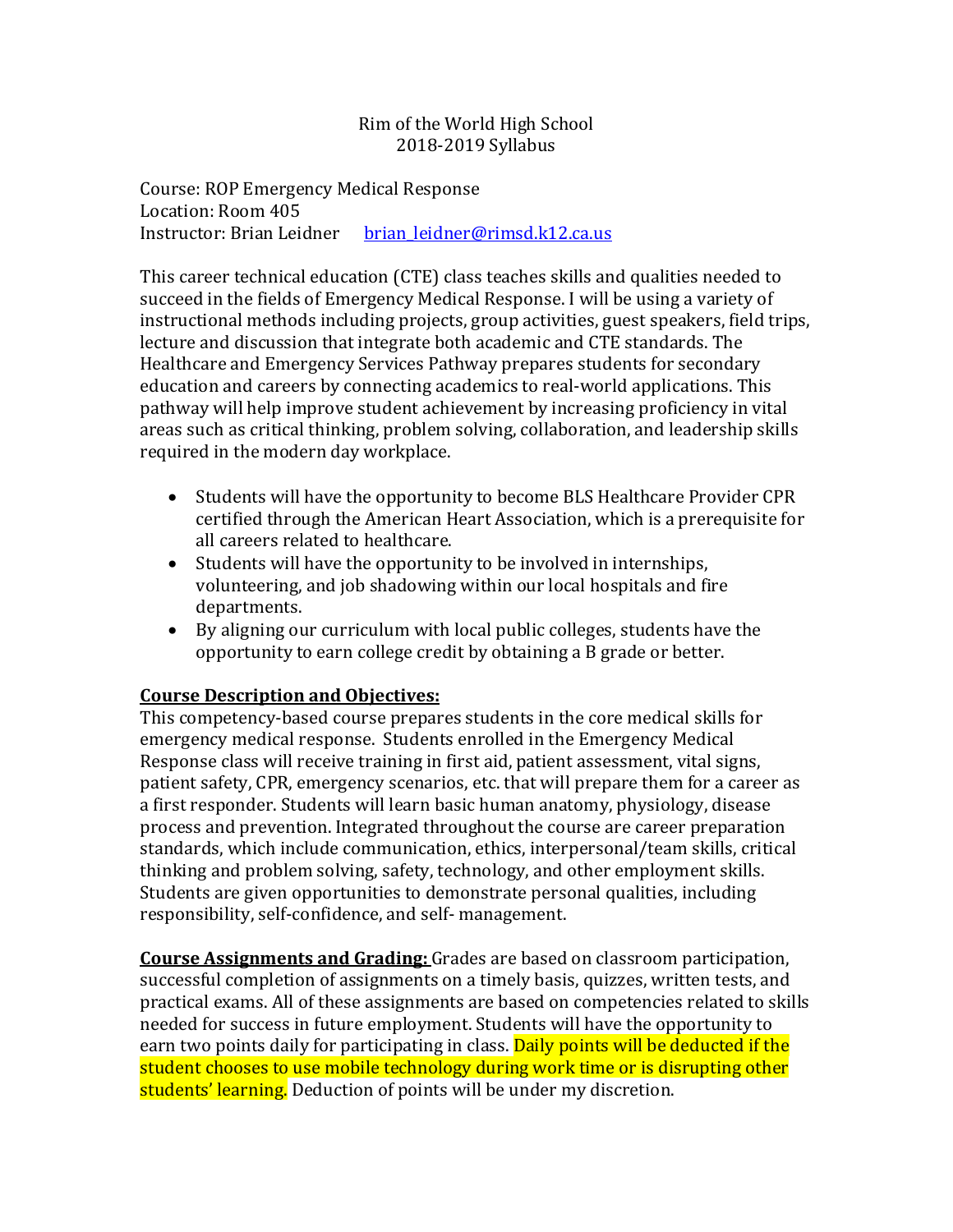Grades are based in the following criteria:

| $A = 100\% - 88\%$ | B= 87% - 78%            | $C = 77\% - 68\%$ | $D = 67\% - 58\%$ |
|--------------------|-------------------------|-------------------|-------------------|
| 30% Quiz/Test      | 30% Daily Participation | 20% Worksheets    | 20% Other         |

#### **RULES & EXPECTATIONS**

#### 1. **Treat the teacher and your classmates with respect.**

- 2. Remember all school rules apply.
- 3. Always come to class prepared.
- 4. You are late if you fail to break the plane of the door before the bell starts to ring.
- 5. If you miss class, it is YOUR responsibility to find out what you have missed.
- 6. Makeup work is your responsibility.
- 7. Missing assignments will become zeros and will have a significant effect on the final grade.
- 8. Your name is required on all instructional materials and product work.
- 9. Cheating in this class includes looking at a classmate's paper during a test, talking during a test, and turning in another person's work.
- 10. Information in my class is college prep or college level work. Make the most of the opportunity.
- 11. This class can be very technical; you must pay close attention to details in order to be successful.
- 12. If you must leave the room, ask permission.
- 13. Use equipment the way it was meant to be used and only with permission from the teacher.
- 14. There are certain times when note taking is strongly recommended.
	- a. When information is being written on the board.
		- b. When a process is being demonstrated that you will have to repeat.
		- c. When an assignment is being given.
- 15. Remember to use tools for learning and nothing else.
- 16. Grades are earned through a variety of learning activities including daily attendance, participation and performance, Journal/Toolbox contents and appearance, tests and quizzes, projects, assignments and homework.
- 17. Students are required to get permission each time they wish to use their cell phone.
- 18. Students will earn 2 participation points each day by doing the following:
	- a. are in class
	- b. work only on the assigned class work when told to do so.
	- c. maintain their Medical Journal
	- d. clean up their assigned area and return equipment
	- e. push in their chair
	- f. come to class on time

### **This class is designed to be a fun and unique learning experience! Be positive,** be safe, and we will learn. I look forward to working with you.

Sincerely,

Brian Leidner